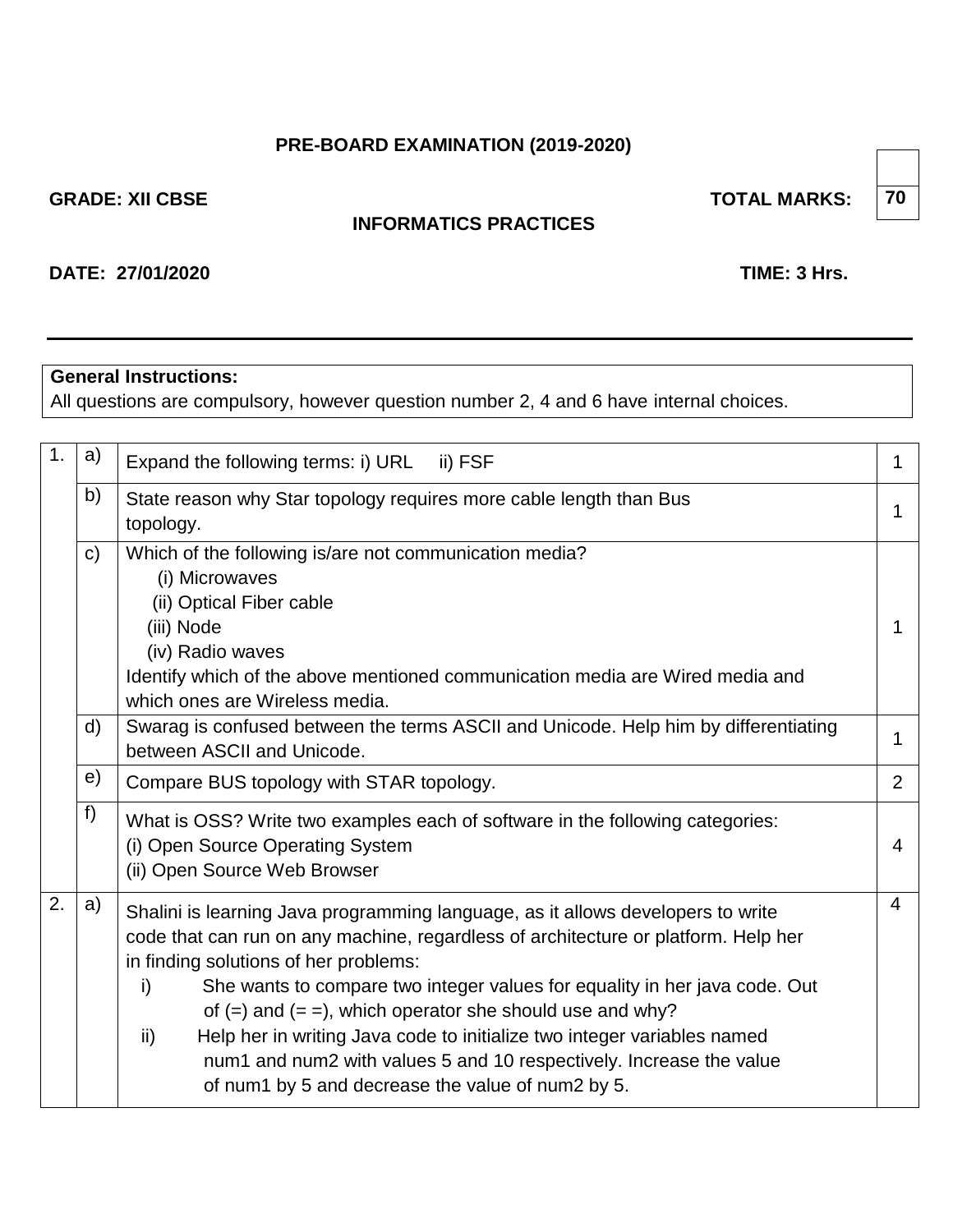|    | b)           | Rewrite the following code using switch case:                                                                                                                                                                                                                                                                                                                                        | $\overline{2}$ |
|----|--------------|--------------------------------------------------------------------------------------------------------------------------------------------------------------------------------------------------------------------------------------------------------------------------------------------------------------------------------------------------------------------------------------|----------------|
|    |              | int day=Integer.parseInt(jTextField1.getText());<br>if(day>=1 && day<=5)                                                                                                                                                                                                                                                                                                             |                |
|    |              | jOptionPane1.showMessageDialog(this, "Working Day");                                                                                                                                                                                                                                                                                                                                 |                |
|    |              | else if $\frac{day}{=6}$ && day $\leq$ 7)<br>jOptionPane1.showMessageDialog(this, "Off Day");                                                                                                                                                                                                                                                                                        |                |
|    |              | else<br>jOptionPane1.showMessageDialog(this, "Invalid Entry");                                                                                                                                                                                                                                                                                                                       |                |
|    |              | <b>OR</b>                                                                                                                                                                                                                                                                                                                                                                            |                |
|    |              | What is the difference between setVisible() and setEnabled()<br>methods?                                                                                                                                                                                                                                                                                                             |                |
|    | $\mathbf{C}$ |                                                                                                                                                                                                                                                                                                                                                                                      | 4              |
|    |              | i) Albert works as a website developer in Global Website Designers company.<br>currently he has created following tags in XML:<br><student></student>                                                                                                                                                                                                                                |                |
|    |              | <student></student><br>Are these tags part of HTML code or XML code?                                                                                                                                                                                                                                                                                                                 |                |
|    |              | Are these same same or different?<br>ii) Ms. Sangeeta wants to add few descriptive lines in the HTML code which should<br>not be displayed on the webpage rather should remain inactive during execution.<br>Suggest her the solution along with example.                                                                                                                            |                |
|    |              | <b>OR</b>                                                                                                                                                                                                                                                                                                                                                                            |                |
|    |              | I) Write the purpose of HTML. Distinguish between <p> and <br/> tag ?<br/>II) Shambhavi has to design two web pages with following specifications:<br/>i. One web page should have an unordered list.<br/>ii. Another web page should have background "Yellow" in colour.<br/>Suggest her suitable tag(s) and attribute(s) for the above specifications.</p>                         |                |
| 3. | a)           | An attribute A of datatype varchar(20) has the value "Amit". The attribute B of datatype<br>char(20) has value "Karanita".<br>How many characters are occupied in attribute A ? How many characters are occupied in<br>attribute B?                                                                                                                                                  | 1              |
|    | b)           | In today's digitized world with a need to store data electronically, it is very important to<br>store the data in the databases. SQL is used to interact with the<br>Database Management System.<br>I) Classify the following commands according to their type : (DDL/DML)<br>i) INSERT INTO ii) ALTER TABLE<br>II) Which clause would you use with Select to achieve the following: | $\overline{4}$ |
|    |              | i) To select the values that match with any value in a list of specified values.<br>ii) Used to display unrepeated values of a column from a table.                                                                                                                                                                                                                                  |                |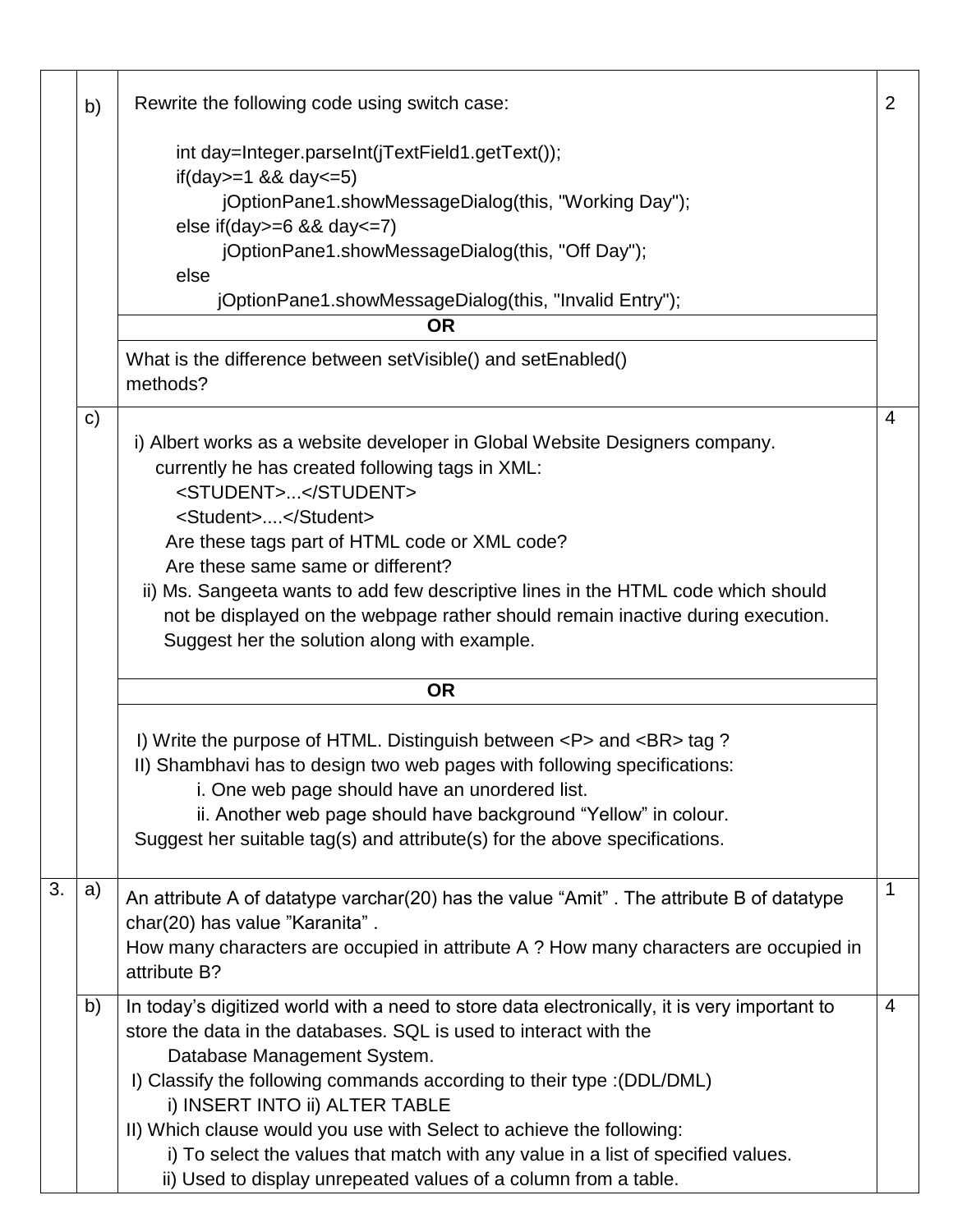|                                                                                                                                                                                                                                                                                               |              | III) Chhavi has created a table named Orders, she has been asked to increase the value              |            |                                                                                                                                                           |             |                   |                                                                                           |   |  |  |  |
|-----------------------------------------------------------------------------------------------------------------------------------------------------------------------------------------------------------------------------------------------------------------------------------------------|--------------|-----------------------------------------------------------------------------------------------------|------------|-----------------------------------------------------------------------------------------------------------------------------------------------------------|-------------|-------------------|-------------------------------------------------------------------------------------------|---|--|--|--|
|                                                                                                                                                                                                                                                                                               |              | of a column named salesamount by 20. She has written the following query for the<br>same.           |            |                                                                                                                                                           |             |                   |                                                                                           |   |  |  |  |
|                                                                                                                                                                                                                                                                                               |              | Alter table Orders Add salesamount = salesamount+20;                                                |            |                                                                                                                                                           |             |                   |                                                                                           |   |  |  |  |
|                                                                                                                                                                                                                                                                                               |              | Is it the correct query? Justify.                                                                   |            |                                                                                                                                                           |             |                   |                                                                                           |   |  |  |  |
|                                                                                                                                                                                                                                                                                               | $\mathbf{C}$ | Observe the given table named "Loan" carefully and predict the output of the following<br>queries:  |            |                                                                                                                                                           |             |                   |                                                                                           |   |  |  |  |
|                                                                                                                                                                                                                                                                                               |              | Loan                                                                                                |            |                                                                                                                                                           |             |                   |                                                                                           |   |  |  |  |
|                                                                                                                                                                                                                                                                                               |              | PhoneNo<br>File_No<br>Cust_Name<br>Cheque_Dt<br>Loan_Amt<br><b>Bank</b>                             |            |                                                                                                                                                           |             |                   |                                                                                           |   |  |  |  |
|                                                                                                                                                                                                                                                                                               |              | 619095                                                                                              | Ms.Roshni  | 9899965430                                                                                                                                                | 809876      | <b>HBDC Ltd.</b>  | 2017-06-15                                                                                |   |  |  |  |
|                                                                                                                                                                                                                                                                                               |              | 234252                                                                                              | Mr.Rajesh  | 8654327890                                                                                                                                                | 745738      | <b>ICUCI Ltd.</b> | 2017-07-22                                                                                |   |  |  |  |
|                                                                                                                                                                                                                                                                                               |              | 543613                                                                                              | Mrs.Sapna  | 8883546354                                                                                                                                                | <b>NULL</b> | <b>NBI Ltd.S</b>  | 2017-07-24                                                                                |   |  |  |  |
|                                                                                                                                                                                                                                                                                               |              | 435467                                                                                              | Mr.Navneet | 9764747474                                                                                                                                                | 647484      | <b>ICUCI Ltd.</b> | 2017-08-13                                                                                |   |  |  |  |
|                                                                                                                                                                                                                                                                                               |              | 263427                                                                                              | Ms.Pooja   | 8746454742                                                                                                                                                | 546373      | <b>HBDC Ltd.</b>  | 2017-08-30                                                                                |   |  |  |  |
| select Cust_Name, Loan_Amt from loan where month(cheque_dt)=7;<br>ii.<br>iii.<br>SELECT concat(left(file_no,2),right(cust_name,2)) AS "ID" from loan where<br>Bank='ICUCI Ltd.';<br>select round(loan_amt-loan_amt*10/100) As "Discounted Payment" from loan<br>iv.<br>where loan_amt>700000; |              |                                                                                                     |            |                                                                                                                                                           |             |                   |                                                                                           |   |  |  |  |
|                                                                                                                                                                                                                                                                                               | d)           |                                                                                                     |            | successful creation of the database, she wrote the Rollback command to undo the<br>creation of the table. Did she execute rollback successfully? Explain. |             |                   | Geetanjali had created a table "Customer" in the database "Test". Immediately after the   | 1 |  |  |  |
| 4.                                                                                                                                                                                                                                                                                            | a)           |                                                                                                     |            | Java statement to extract selected item from a given listbox named "jList1."                                                                              |             |                   | Satyam is designing a frame in Netbeans containing list box. Help him in writing suitable | 1 |  |  |  |
|                                                                                                                                                                                                                                                                                               |              |                                                                                                     |            |                                                                                                                                                           | <b>OR</b>   |                   |                                                                                           |   |  |  |  |
|                                                                                                                                                                                                                                                                                               |              |                                                                                                     |            | Mention any one advantage of jCheckBox control over jRadioButton control.                                                                                 |             |                   |                                                                                           |   |  |  |  |
|                                                                                                                                                                                                                                                                                               | b)           |                                                                                                     |            | Prachi is working with following swing controls:                                                                                                          |             |                   |                                                                                           | 1 |  |  |  |
| jButton, jLabel, jTextField, jCheckBox.                                                                                                                                                                                                                                                       |              |                                                                                                     |            |                                                                                                                                                           |             |                   |                                                                                           |   |  |  |  |
|                                                                                                                                                                                                                                                                                               |              | Suggest her any two basic methods commonly available with all the four controls<br>mentioned above. |            |                                                                                                                                                           |             |                   |                                                                                           |   |  |  |  |
|                                                                                                                                                                                                                                                                                               |              |                                                                                                     |            |                                                                                                                                                           | <b>OR</b>   |                   |                                                                                           |   |  |  |  |
|                                                                                                                                                                                                                                                                                               |              | How jLabel is different from jTextField control at run time?                                        |            |                                                                                                                                                           |             |                   |                                                                                           |   |  |  |  |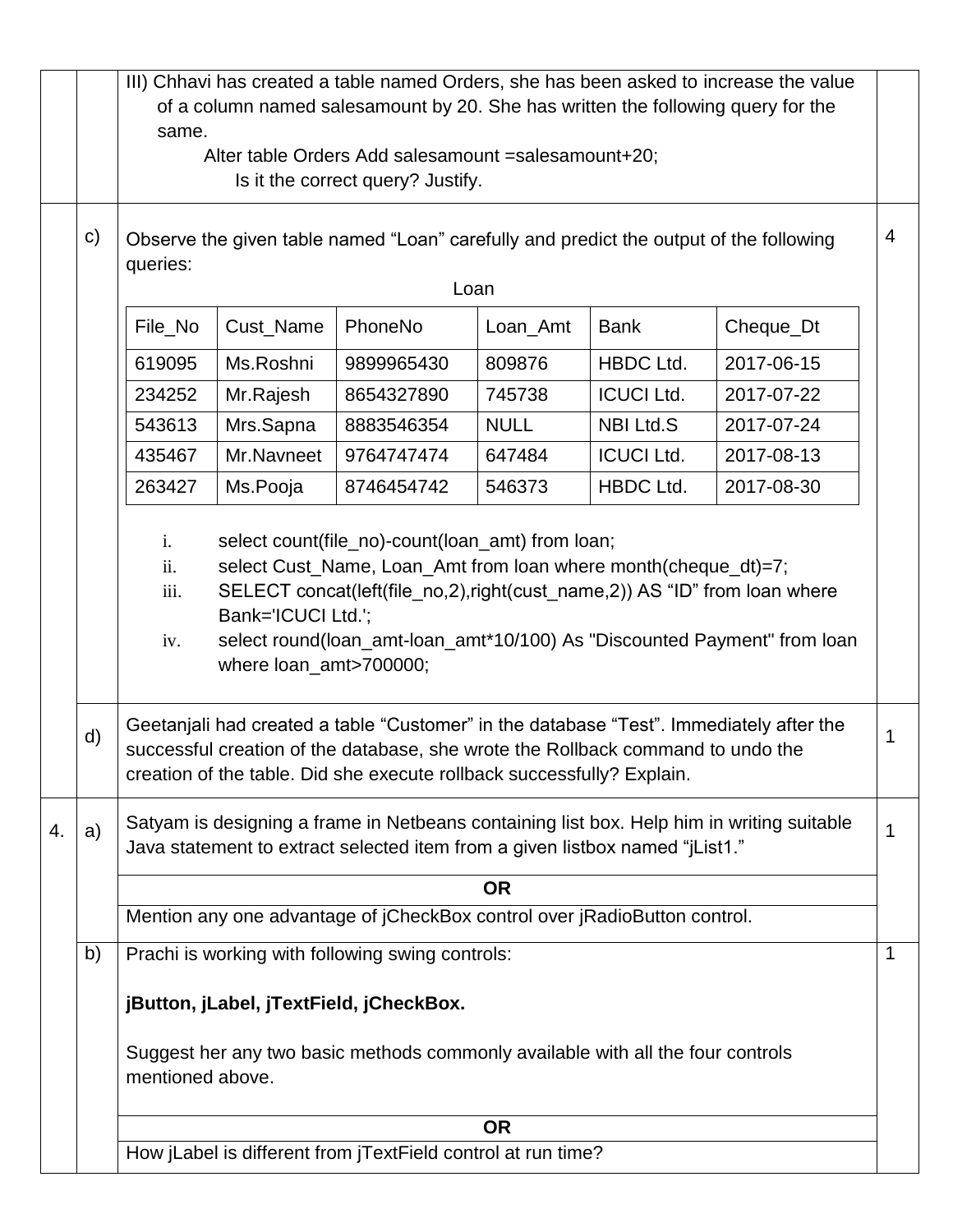| $\mathsf{C}$ | What will be an output of the following code if value of variable application is 1?      |   |
|--------------|------------------------------------------------------------------------------------------|---|
|              | switch(application)                                                                      |   |
|              | case 0: jTextField1.setText("RDBMS");                                                    |   |
|              | case 1: jTextField1.setText("BROWSER");                                                  |   |
|              | case 2 : jTextField1.setText("OS"); break;                                               |   |
|              | case 3 : jTextField1.setText("PHOTO EDITOR"); break;                                     |   |
|              | default: jTextField1.setText("Application Software"); break;                             |   |
|              |                                                                                          |   |
|              |                                                                                          |   |
|              | <b>OR</b>                                                                                |   |
|              | Re-write the above given code through if-else statements.                                |   |
| d)           | Vijay has developed a software for planning personal budget. A screenshot of the same is | 4 |
|              | shown below:                                                                             |   |
|              |                                                                                          |   |
|              |                                                                                          |   |
|              | <b>PERSONAL BUDGET PLAN</b>                                                              |   |
|              | <b>Total Income</b>                                                                      |   |
|              | <b>EXPENSES</b>                                                                          |   |
|              |                                                                                          |   |
|              | <b>Bills(Water/Electricity)</b>                                                          |   |
|              | Groceries<br>Money to be sent to Hostel                                                  |   |
|              | Entertainment                                                                            |   |
|              | <b>Other Expenses</b>                                                                    |   |
|              |                                                                                          |   |
|              |                                                                                          |   |
|              | <b>CALCULATE</b><br><b>CLEAR</b><br><b>CLOSE</b>                                         |   |
|              | <b>SUM OF EXPENSES</b>                                                                   |   |
|              |                                                                                          |   |
|              | <b>GRAND TOTAL OF EXPENSES</b>                                                           |   |
|              | <b>SAVINGS</b>                                                                           |   |
|              |                                                                                          |   |
|              | Total Income, Expenses of Bills (Water/Electricity), Groceries, Entertainment, other     |   |
|              | expenses and whether money is to be sent to Hostel are entered by the user. Sum of       |   |
|              | Expenses, Grand Total of Expenses and Savings are calculated and displayed by the        |   |
|              | program.                                                                                 |   |
|              |                                                                                          |   |
|              | Write the code to do the following:                                                      |   |
|              |                                                                                          |   |

- i) When 'CALCULATE' button is clicked, Sum of Expenses, Total Expenses and Savings should be calculated and displayed in appropriate text fields.
	- Sum of Expenses is calculated by adding expenses on Bills(Water/Electricity), Groceries, Entertainment and other expenses.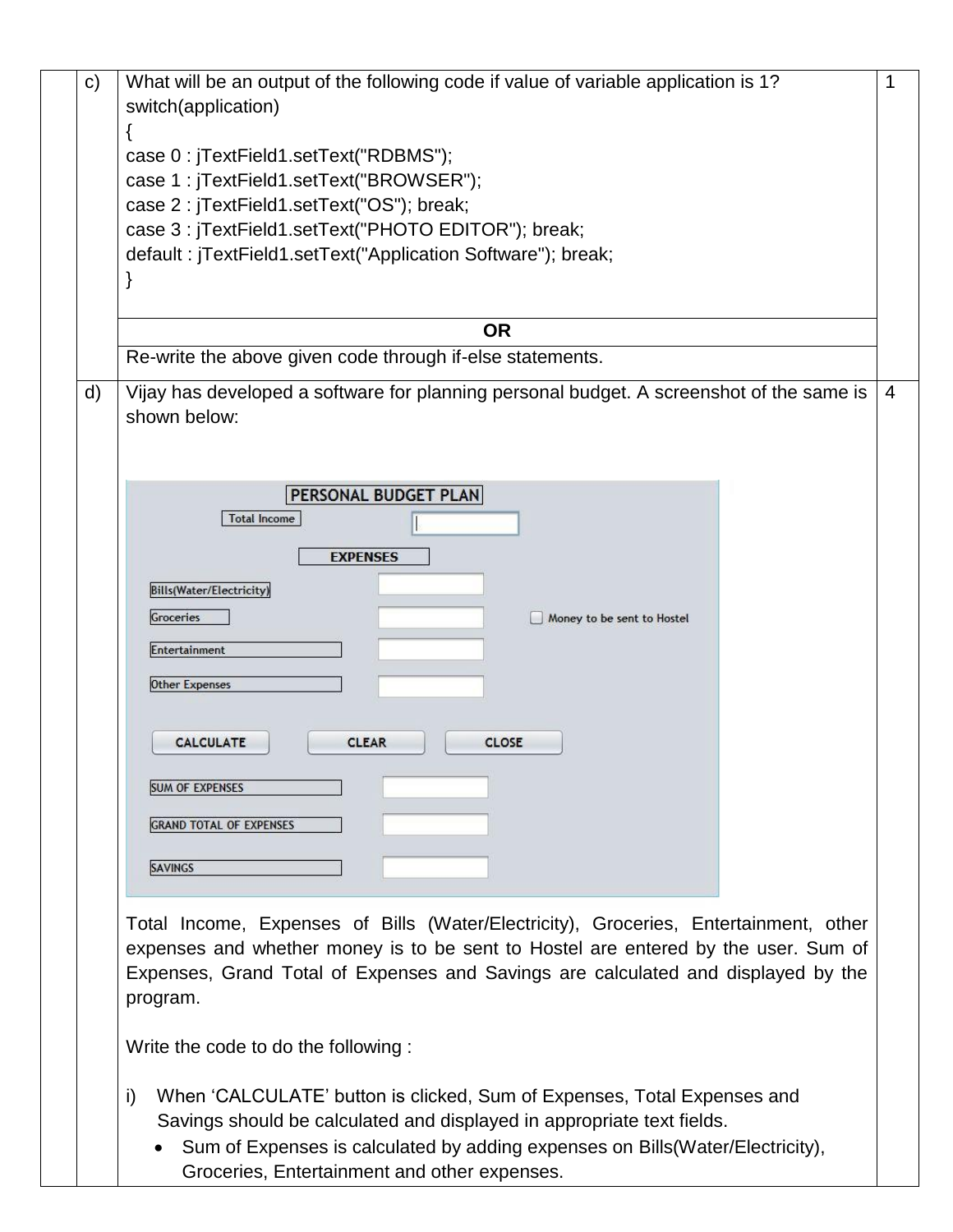|    | Grand Total of Expenses is calculated according to the following criteria:<br>If 'Money to be sent to Hostel' checkbox is selected, 3000.00 is to be added to the<br>sum of expenses. If it is not selected, Grand Total of Expenses is the same as sum<br>of expenses.<br>Savings = Total Income – Grand Total of Expenses.<br>When 'CLEAR' button is clicked, all text fields and checkbox should<br>ii)<br>be cleared. |                |
|----|---------------------------------------------------------------------------------------------------------------------------------------------------------------------------------------------------------------------------------------------------------------------------------------------------------------------------------------------------------------------------------------------------------------------------|----------------|
|    | d)<br><b>OR</b><br>Anju, a beginner in java programming has written following code with some mistakes:<br>int $k=0$ ;<br>string s="Save Earth";<br>int l=s.length;<br>$for(int i=0; k<1; i++)$<br>jTextArea1.append(s+\n);<br>$k++;$<br>};<br>Help her in identifying and correcting the errors. Convert the correct code into do while<br>looping statement.                                                             | $\overline{4}$ |
|    | Find output of the following Java code snippet:<br>e)<br>String City="Delhi", PinCode="110001", Str="";<br>City=City+" "+PinCode;<br>JOptionPane.showMessageDialog(null,City);<br>int l=City.length();<br>int $i=0$ ;<br>while (i <i>l</i> )<br>Str=Str+City.substring(6);<br>$i=i+15$ ;<br>JOptionPane.showMessageDialog(null,Str);                                                                                      | $\overline{2}$ |
| f) | Mr. Suman, a programmer in New Era Programming World has designed a registration<br>page for a hobby club as shown below:                                                                                                                                                                                                                                                                                                 | 6              |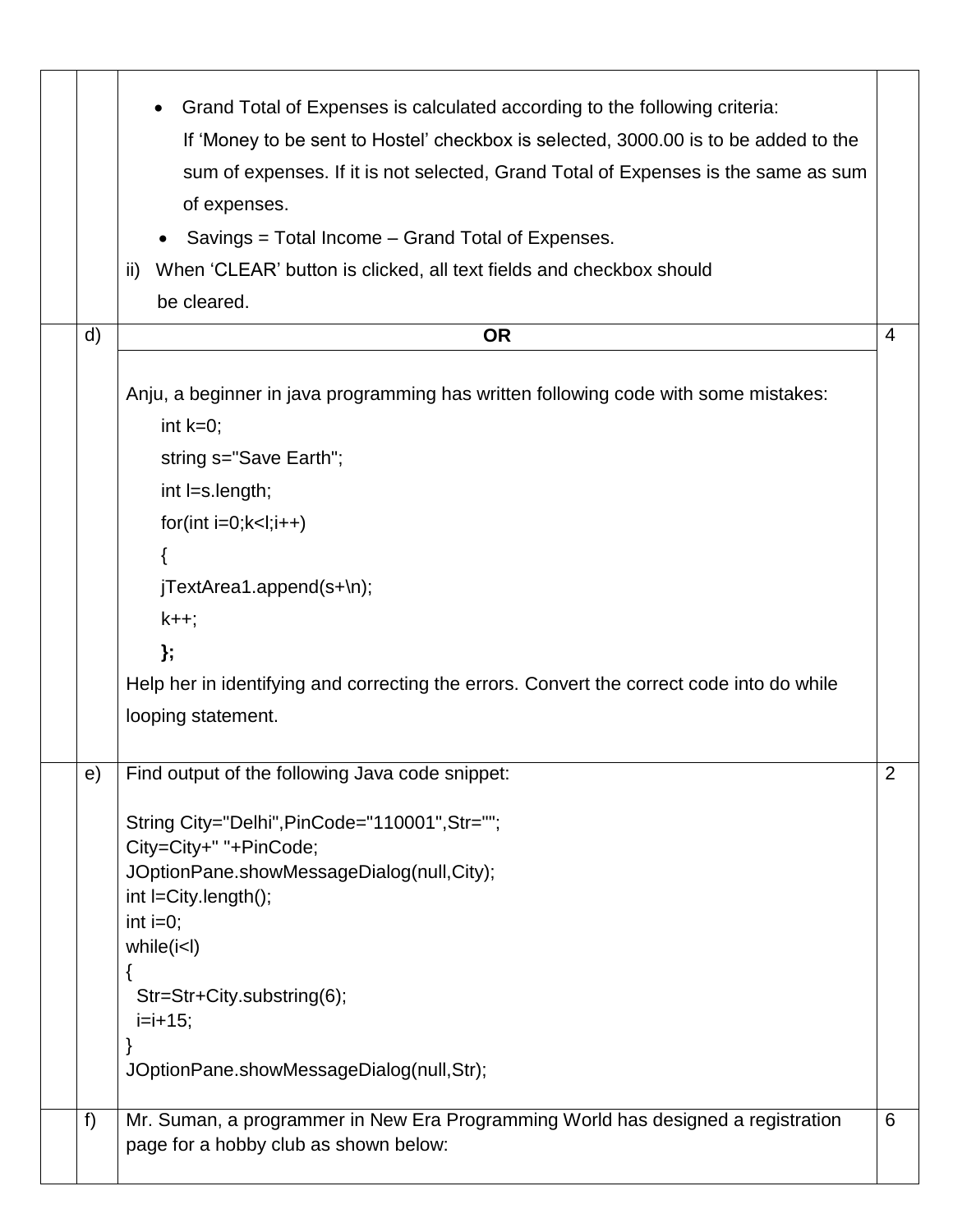| ا کا                                                   |                                                 | ×                                                                                          |  |
|--------------------------------------------------------|-------------------------------------------------|--------------------------------------------------------------------------------------------|--|
|                                                        |                                                 | <b>NEW HORIZON HOBBY CLUB</b>                                                              |  |
|                                                        | <b>Name</b>                                     | Krishna                                                                                    |  |
|                                                        | <b>Hobby</b>                                    | <b>Check Fee</b><br><b>Music</b><br>▼                                                      |  |
|                                                        | Fee                                             | 2000                                                                                       |  |
|                                                        | <b>Age Group</b>                                | Sr. Group @ Jr. Group                                                                      |  |
|                                                        |                                                 | <b>Discount</b>                                                                            |  |
|                                                        | <b>Discount</b>                                 | 200.0                                                                                      |  |
|                                                        |                                                 | <b>Net Fee</b>                                                                             |  |
|                                                        | <b>Net Fee</b>                                  | 1800.0                                                                                     |  |
|                                                        |                                                 | Exit                                                                                       |  |
|                                                        |                                                 |                                                                                            |  |
|                                                        | Fee for different hobbies are as follows:       |                                                                                            |  |
| Hobby                                                  | Fee                                             |                                                                                            |  |
| Dancing                                                | 1000                                            |                                                                                            |  |
| Drawing                                                | 1500                                            |                                                                                            |  |
| <b>Music</b>                                           | 2000                                            |                                                                                            |  |
| Singing                                                | 2500                                            |                                                                                            |  |
| Help him in writing the code to do the following:      |                                                 |                                                                                            |  |
|                                                        |                                                 | i. As per the hobby chosen in the hobby combo box, fee should be displayed in the          |  |
| respective text field                                  |                                                 |                                                                                            |  |
|                                                        |                                                 | named t1 as per the criteria given above after clicking on "Check Fee" button.             |  |
|                                                        |                                                 | ii. If a candidate belongs to "Jr. Category" then a discount of 10% should be given in     |  |
| displayed in the                                       |                                                 |                                                                                            |  |
| text field.                                            |                                                 |                                                                                            |  |
|                                                        |                                                 |                                                                                            |  |
|                                                        |                                                 | iii. After clicking on the "Net Fee" button, Net Fee should be calculated and displayed in |  |
| the respective<br>text field as per the given formula: |                                                 |                                                                                            |  |
|                                                        |                                                 |                                                                                            |  |
|                                                        | Net $\text{Fee} = \text{Fee} - \text{Discount}$ |                                                                                            |  |
| iv. Write suitable java code to close the application. |                                                 |                                                                                            |  |
|                                                        | <b>OR</b>                                       | v. Write java statement to add a new hobby "Reading" in the combo box at run time.         |  |
|                                                        |                                                 | Write java statement to make the Net Fee text field named txtNetFee un-editable at run     |  |
| time.                                                  |                                                 |                                                                                            |  |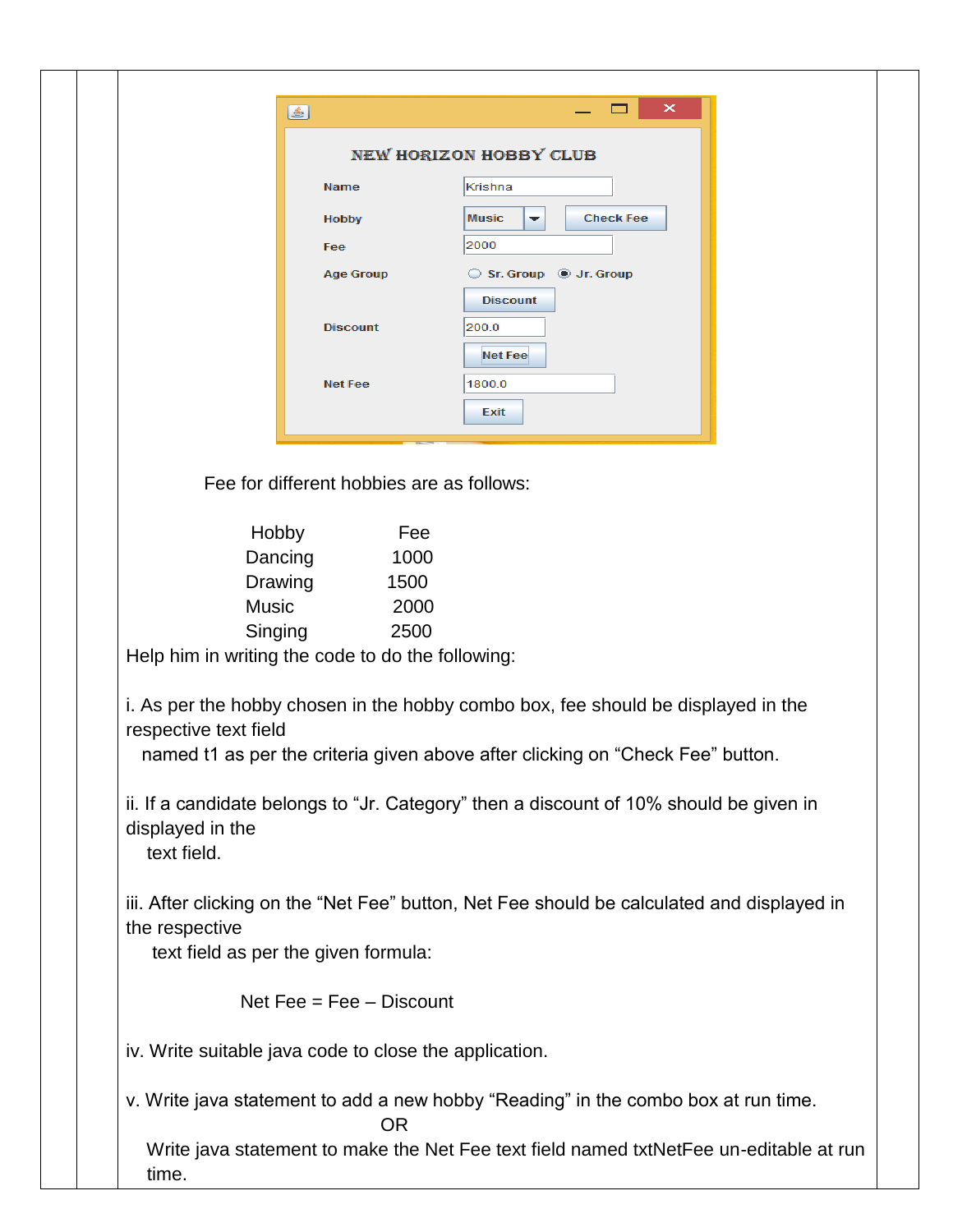| $\overline{5}$ .                                                                                                                                                                                                                                                                                                                                                                                              | a)                                                                                                                                                                                                                                                                                                                                                    | $\overline{2}$<br>While creating a table named "Employee", Mr. Rishi got confused as which data type he<br>should chose for the column "EName" out of char and varchar. Help him in choosing the<br>right data type to store employee name. Give valid justification for the same.<br>2                                                                                                                                  |                         |           |             |               |     |       |                |  |
|---------------------------------------------------------------------------------------------------------------------------------------------------------------------------------------------------------------------------------------------------------------------------------------------------------------------------------------------------------------------------------------------------------------|-------------------------------------------------------------------------------------------------------------------------------------------------------------------------------------------------------------------------------------------------------------------------------------------------------------------------------------------------------|--------------------------------------------------------------------------------------------------------------------------------------------------------------------------------------------------------------------------------------------------------------------------------------------------------------------------------------------------------------------------------------------------------------------------|-------------------------|-----------|-------------|---------------|-----|-------|----------------|--|
|                                                                                                                                                                                                                                                                                                                                                                                                               | b)<br>Ms. Shalini has just created a table named "Employee" containing columns Ename,<br>Department, Salary.<br>After creating the table, she realized that she has forgotten to add a primary key column<br>in the table. Help her in writing SQL command to add a primary key column empid. Also<br>state the importance of Primary key in a table. |                                                                                                                                                                                                                                                                                                                                                                                                                          |                         |           |             |               |     |       |                |  |
|                                                                                                                                                                                                                                                                                                                                                                                                               | $\mathsf{c})$<br>Consider the following table:                                                                                                                                                                                                                                                                                                        |                                                                                                                                                                                                                                                                                                                                                                                                                          |                         |           |             |               |     |       | $\overline{4}$ |  |
|                                                                                                                                                                                                                                                                                                                                                                                                               |                                                                                                                                                                                                                                                                                                                                                       | <b>No</b>                                                                                                                                                                                                                                                                                                                                                                                                                | <b>Title</b>            | Author    | <b>Type</b> | Pub           | Qty | Price |                |  |
|                                                                                                                                                                                                                                                                                                                                                                                                               |                                                                                                                                                                                                                                                                                                                                                       | 1                                                                                                                                                                                                                                                                                                                                                                                                                        | Data Structure          | Lipschutz | <b>DS</b>   | <b>McGraw</b> | 4   | 217   |                |  |
|                                                                                                                                                                                                                                                                                                                                                                                                               |                                                                                                                                                                                                                                                                                                                                                       | $\overline{2}$                                                                                                                                                                                                                                                                                                                                                                                                           | <b>Computer Studies</b> | French    | <b>FND</b>  | Galgottia     | 2   | 75    |                |  |
|                                                                                                                                                                                                                                                                                                                                                                                                               |                                                                                                                                                                                                                                                                                                                                                       | 3                                                                                                                                                                                                                                                                                                                                                                                                                        | <b>Advanced Pascel</b>  | Schildt   | <b>PROG</b> | <b>McGraw</b> | 4   | 350   |                |  |
|                                                                                                                                                                                                                                                                                                                                                                                                               |                                                                                                                                                                                                                                                                                                                                                       | $\overline{4}$                                                                                                                                                                                                                                                                                                                                                                                                           | <b>Dbase Dummies</b>    | Palmer    | <b>DBMS</b> | PustakM       | 5   | 130   |                |  |
|                                                                                                                                                                                                                                                                                                                                                                                                               |                                                                                                                                                                                                                                                                                                                                                       | 5                                                                                                                                                                                                                                                                                                                                                                                                                        | Mastering C++           | Gurewich  | <b>PROG</b> | <b>BPB</b>    | 3   | 295   |                |  |
|                                                                                                                                                                                                                                                                                                                                                                                                               |                                                                                                                                                                                                                                                                                                                                                       | 6                                                                                                                                                                                                                                                                                                                                                                                                                        | <b>Guide Network</b>    | Freed     | <b>NET</b>  | <b>ZPress</b> | 3   | 200   |                |  |
|                                                                                                                                                                                                                                                                                                                                                                                                               |                                                                                                                                                                                                                                                                                                                                                       | $\overline{7}$                                                                                                                                                                                                                                                                                                                                                                                                           | <b>Mastering Foxpro</b> | Seigal    | <b>DBMS</b> | <b>BPB</b>    | 2   | 135   |                |  |
|                                                                                                                                                                                                                                                                                                                                                                                                               |                                                                                                                                                                                                                                                                                                                                                       | 8                                                                                                                                                                                                                                                                                                                                                                                                                        | DOS guide               | Norton    | <b>OS</b>   | <b>PHI</b>    | 3   | 175   |                |  |
|                                                                                                                                                                                                                                                                                                                                                                                                               |                                                                                                                                                                                                                                                                                                                                                       | 9                                                                                                                                                                                                                                                                                                                                                                                                                        | Basic for beginners     | Morton    | <b>PROG</b> | <b>BPB</b>    | 3   | 40    |                |  |
|                                                                                                                                                                                                                                                                                                                                                                                                               |                                                                                                                                                                                                                                                                                                                                                       | 10                                                                                                                                                                                                                                                                                                                                                                                                                       | <b>Mastering Window</b> | Cowart    | <b>OS</b>   | <b>BPB</b>    | 1   | 225   |                |  |
| i. Select all the PROG type published by BPB from LIBRARY.<br>ii. DISPLAY A LIST OF ALL BOOKS WITH Price more than 130 and sorted by Qty<br>descending.<br>iii. Display a report, listing books, current value and misplacement charges for each<br>book in the above table. Calculate the misplacement charges for all books as<br>Price*1.25.<br>iv. Alter the table by adding one more column 'old Price'. |                                                                                                                                                                                                                                                                                                                                                       |                                                                                                                                                                                                                                                                                                                                                                                                                          |                         |           |             |               |     |       |                |  |
|                                                                                                                                                                                                                                                                                                                                                                                                               | d)                                                                                                                                                                                                                                                                                                                                                    | Rishi, a class XII student has given following commands for the given purposes:<br>i. To add a new column "Rating":<br>update table library add column rating varchar(20);<br>ii. To give an increase of 50 Rs. to all the books:<br>alter library set price=price+50;<br>Check if above given SQL commands will be able to achieve desired task or not. Justify<br>your answer. Suggest the correction (s) if required. |                         |           |             |               |     | 2     |                |  |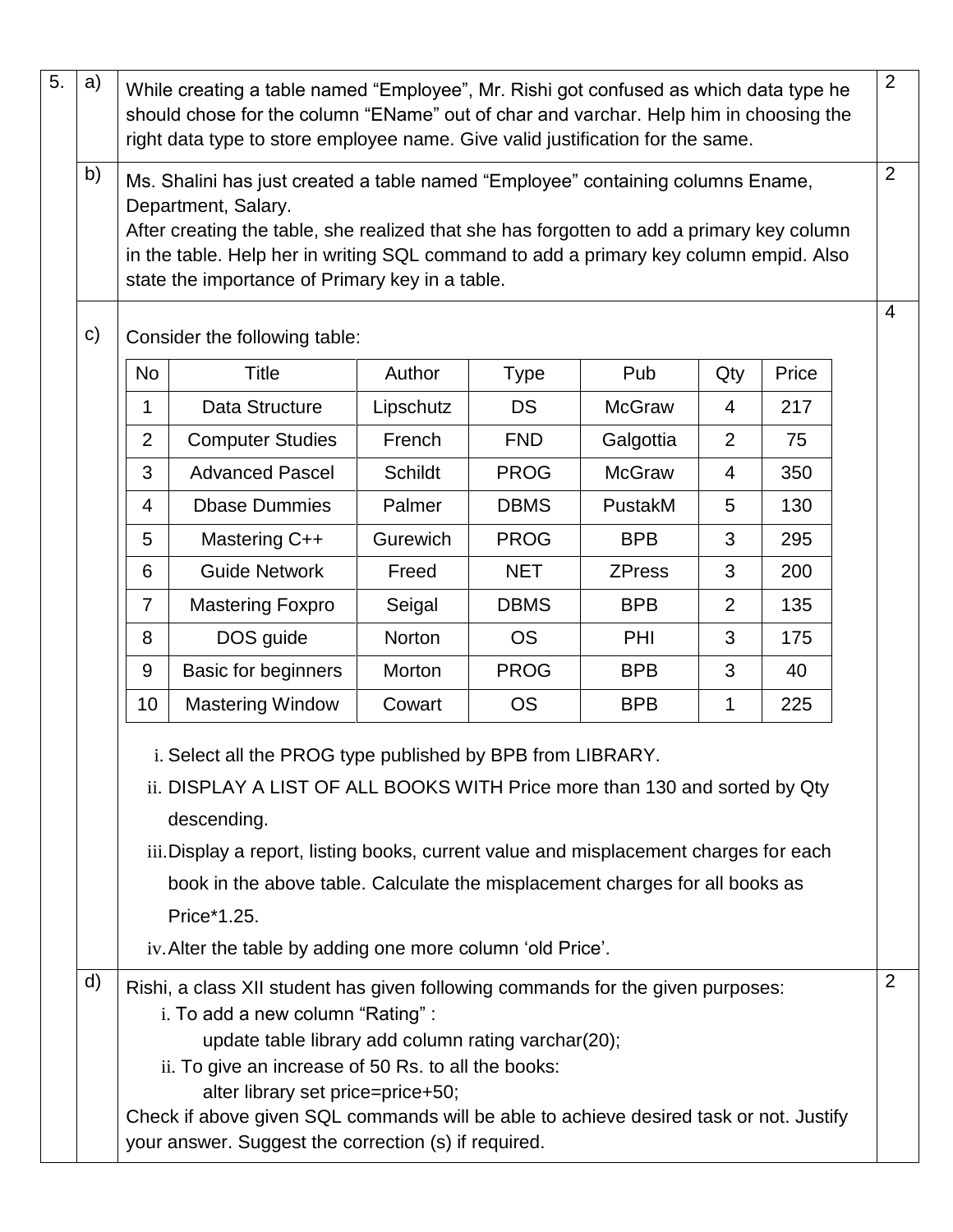| a)                                     |                                                                                                              | Write SQL query to create a table "BOOKS" with the following structure: |           |                     |              |                |          |  |
|----------------------------------------|--------------------------------------------------------------------------------------------------------------|-------------------------------------------------------------------------|-----------|---------------------|--------------|----------------|----------|--|
|                                        |                                                                                                              |                                                                         |           | Table: BOOKS        |              |                |          |  |
|                                        | <b>Field Name</b>                                                                                            | Datatype                                                                |           | <b>Size</b>         |              | Constraint     |          |  |
|                                        | Book_ID                                                                                                      | Integer                                                                 |           | $\overline{2}$      |              | Primary key    |          |  |
|                                        | Book_Name                                                                                                    | Varchar                                                                 |           | 20                  |              |                |          |  |
|                                        | Category                                                                                                     | Varchar                                                                 |           | 10                  |              |                |          |  |
|                                        | <b>Issue_Date</b>                                                                                            | Date                                                                    |           |                     |              |                |          |  |
|                                        |                                                                                                              |                                                                         | <b>OR</b> |                     |              |                |          |  |
|                                        | Help Ramesh in identifying any two columns for a table named student along with their<br>suitable data type. |                                                                         |           |                     |              |                |          |  |
| b)                                     | In a Bank's database, there are two tables 'Customer' and 'Transaction' as shown below.                      |                                                                         |           | <b>CUSTOMER</b>     |              |                |          |  |
|                                        | Acc_No                                                                                                       | Cust_Name                                                               |           | Cust_City           | Cust_Phone   |                | Open_Bal |  |
|                                        | 2101001                                                                                                      | Sunita                                                                  |           | Ambala              | 970557614    |                | 10000    |  |
|                                        | 2201002                                                                                                      | Snandhya                                                                |           | Patna               | 8223545233   |                | 15000    |  |
|                                        | 2301003                                                                                                      | <b>Vivek</b>                                                            |           | New Delhi           | 9972136576   |                | 13000    |  |
|                                        | 2401004                                                                                                      | Meena                                                                   |           | New Delhi           | 9321305453   |                | 10000    |  |
|                                        |                                                                                                              |                                                                         |           | <b>TRANSANCTION</b> |              |                |          |  |
| Trans_Id<br>Acc_No<br>Transaction_Type |                                                                                                              |                                                                         |           |                     | Amount       |                |          |  |
|                                        | <b>Tr001</b>                                                                                                 | 2301003                                                                 |           | Credit<br>Credit    |              | 15000<br>20000 |          |  |
|                                        | <b>Tr002</b>                                                                                                 | 2201002                                                                 |           |                     |              |                |          |  |
|                                        | Tr003                                                                                                        | 2101001                                                                 |           |                     | <b>Debit</b> | 3500           |          |  |
|                                        | <b>Tr004</b>                                                                                                 | 2301003                                                                 |           | Credit              |              |                | 26000    |  |
|                                        | <b>Tr005</b>                                                                                                 | 2301003                                                                 |           |                     | Credit       |                | 24000    |  |